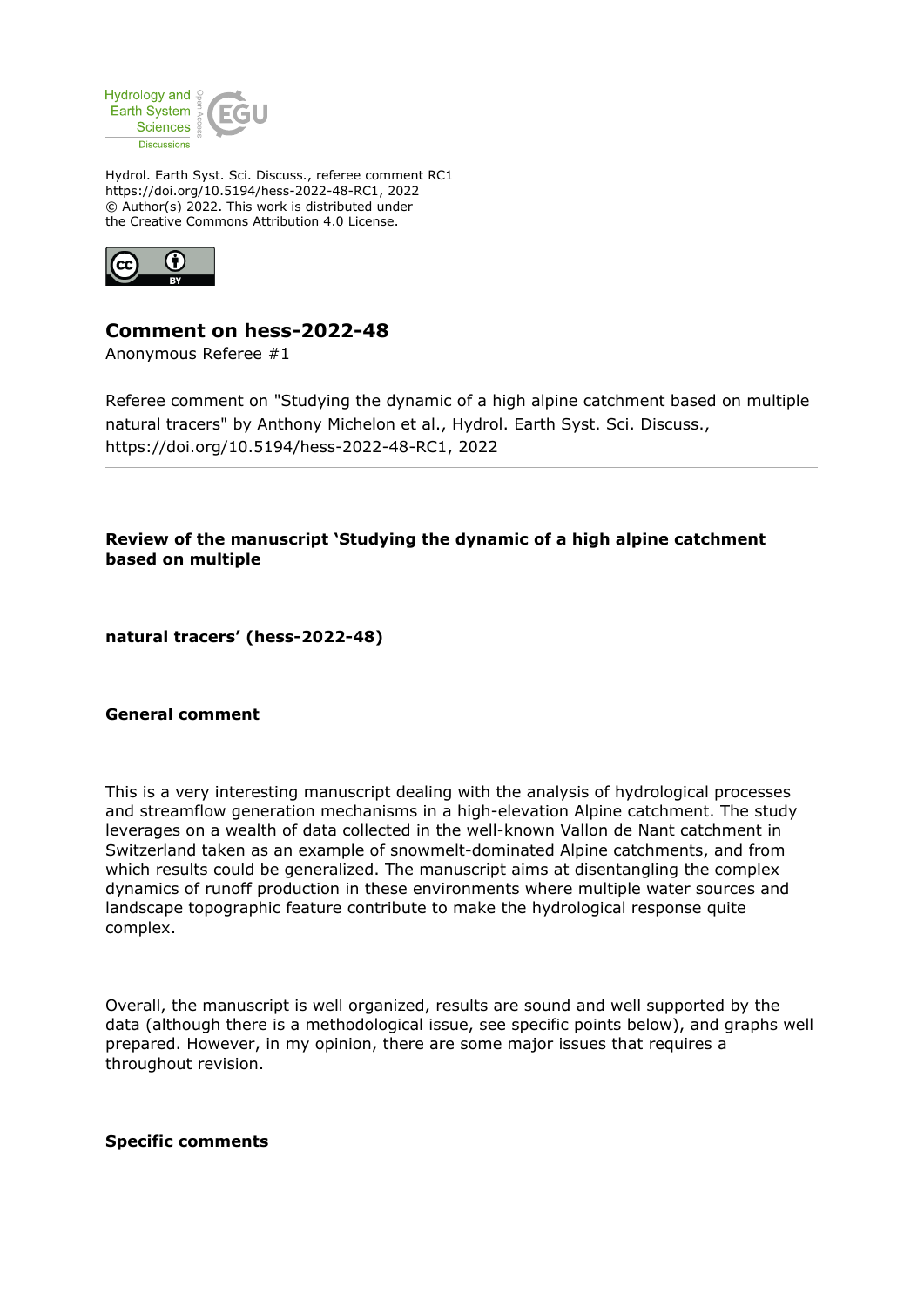- The abstract is too generic and vague. I suggest rewriting it and make it more processoriented so the reader can better appreciate what are the main findings and contribution of this work in terms of understanding the hydrological functioning of this catchment.

- Introduction:

1) The first part of the Introduction works well but what is missing is a clear statement about the main gaps in the current literature and the main research gaps that this work aims at addressing. Reporting that "this work attemps to quantify dominant drivers…" is ok for a general objective but this is not clearly link to a current lack of knowledge that this work could contribute to fill in. Please, rewrite lines 51-63.

2) Similar, the specific objectives (64-70) are all lumped together, and this does not make justice to the worked carried out. I strongly suggest restating them as specific questions that can be measurable and are clearly linked to the different sub-sections of the results.

3) The weakest part of this manuscript is the Discussion:

A) it's highly fragmented in small subsections that, instead of making the structure clearer, produce a confusing picture.

B) The results are discussed "internally" and there are almost no references to other works. This make it confusing to the readers to understand what is different and new compared to previous knowledge, and what is the contribution of this research.

C) As a results, the novelty and the original contribution of this paper (which, in my opinion, exists) is hidden and not stressed at all, making it, unfairly, a general case study.

D) As a results of the confusing structure of this Section (point 1), the most important finding of this work is not very clear to the reader as it could be, ie, how this catchment responds to precipitation and snowmelt inputs! Time series and reported ranges of values are of course important but I suggest adding a sort of conceptual graph showing the main runoff generation processes and the general behaviour of this catchment (a sort of graphical conceptual model of catchment response). I think this will make the paper of more impact.

4) Finally, the language is overall good but sometimes there are not accurate terms, vague descriptions, and awkward sentences. Since there is at least one native speaker (I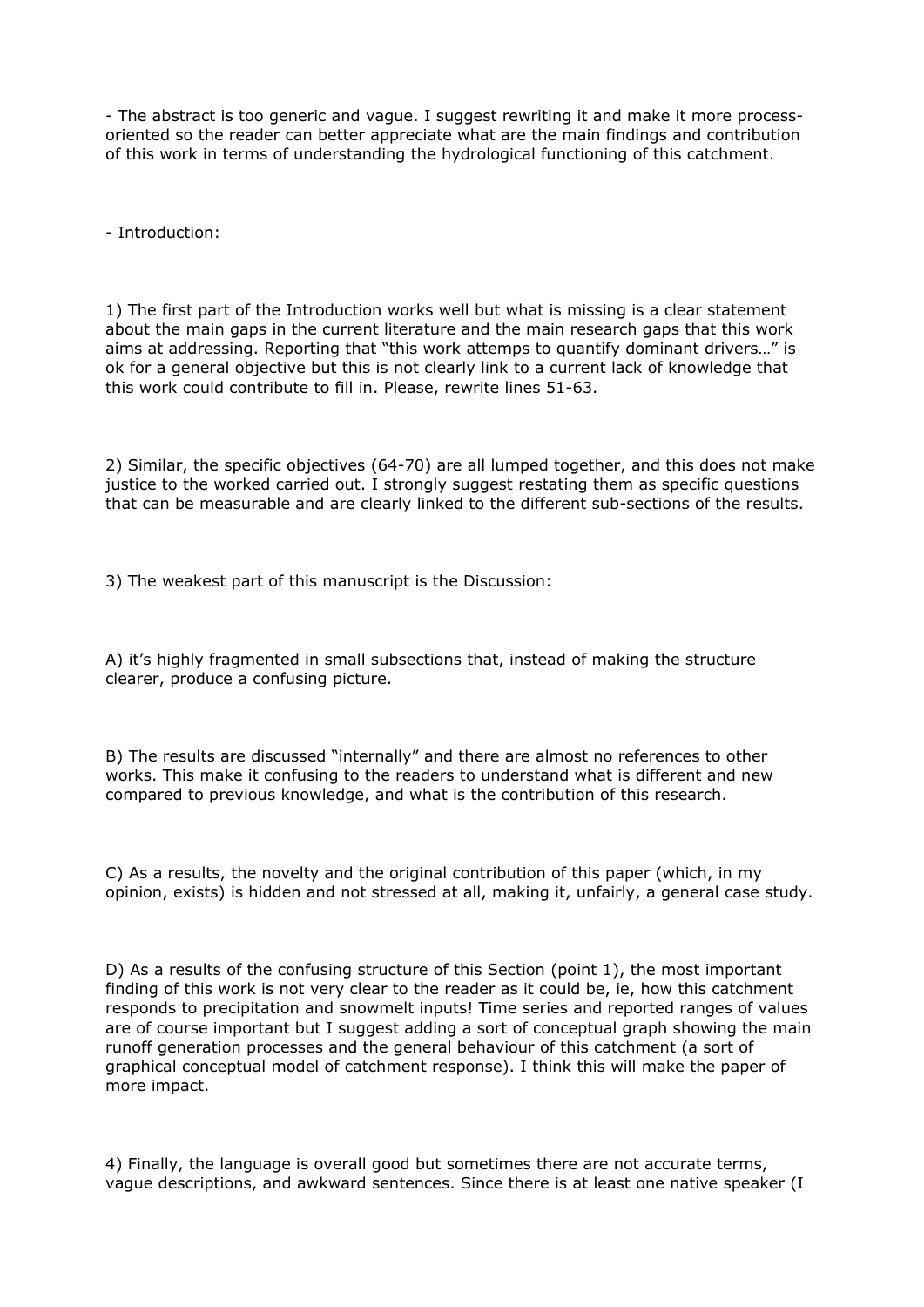assume) in the authorship and other well-known and highly-experienced researchers, I believe that the language issues could be easily fixed.

5) At line 248 a 7-day moving average is mentioned and applied. In my experience, moving averages of such a long period produce i) a slight temporal shift of streamflow peaks; ii) a reduction of streamflow peaks. Please, comment this issue and its possible effect on the results, or adopt another smoothing method.

6) At line 249 the Authors introduce the three streamflow periods B, E and M. Although I overall agree with them I'm afraid that this is an arbitrary selection not based on an objective criterion (eg, the use of a streamflow percentile threshold). Please, comment this issue and its possible effect on the results, or adopt another more objective selection method.

7) 523-551. I suggest combining subsections 5.2, 5.3 and 5.4. I also suggest combining 5.6.3 with 5.1.

8) Why can it be a calibration issue? What is this statement based on? Please, explain.

## **Minor comments and technical corrections**

15. Although common, "stable isotopes of water" is not a correct terminology as isotopes are of oxygen and hydrogen, not water. Please correct here and elsewhere (eg, 151).

27. The language needs to be revised.

Fig. 1. I suggest removing the catchment name from the figure (my personal taste, of course).

193. A couple of references that could be cited here on memory effect are the following: 1. DOI: 10.1002/rcm.7824 2. https://doi.org/10.5194/hess-16-3925-2012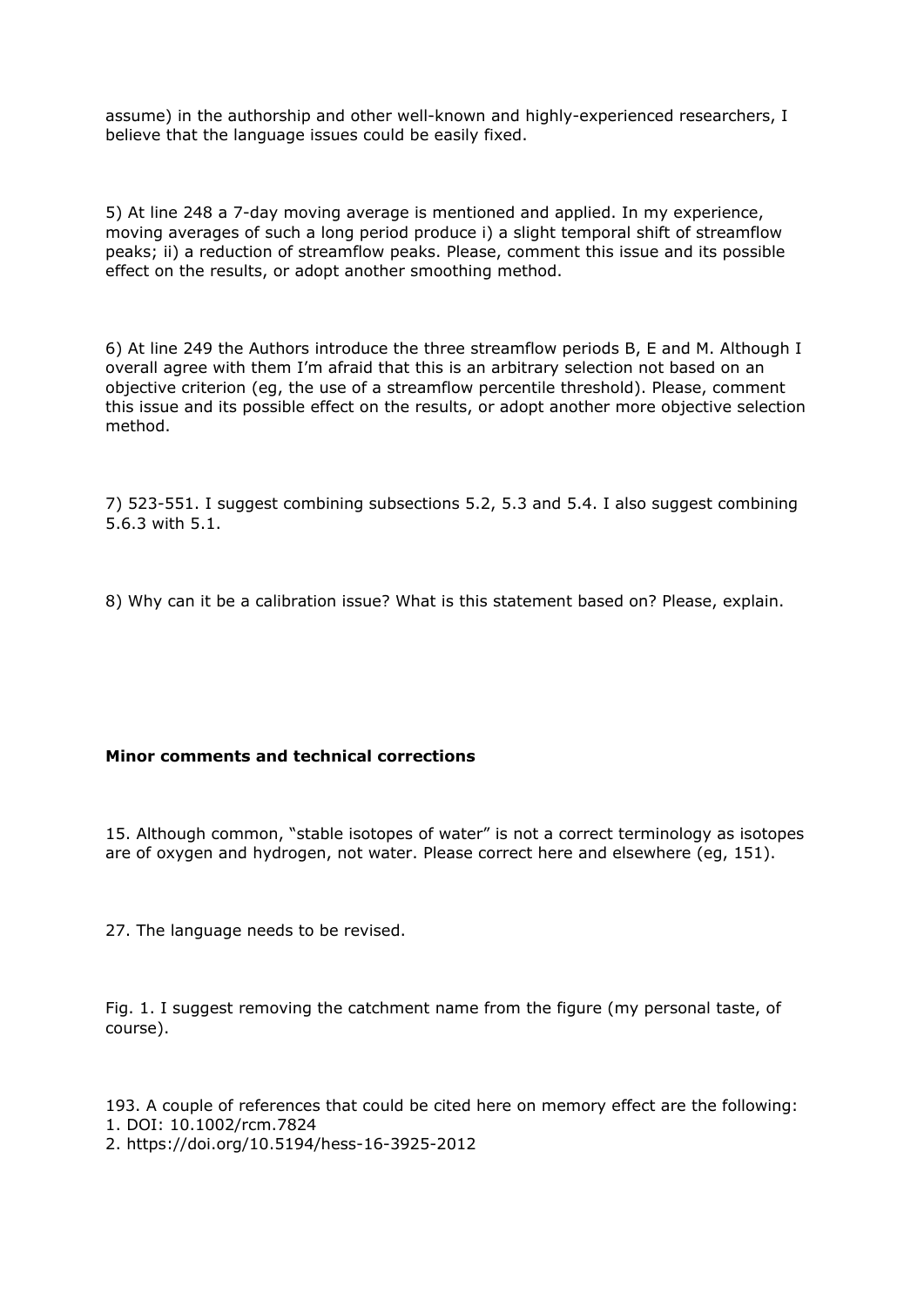215-216. I suggest moving this part before introducing the lc-excess.

268. There is an extra "s".

286-288. This is quite typical in Alpine environments…I suggest skipping all this part.

Fig. 3. The legen dis not self-explanatory, please add a specification in the caption. Also remind about the meaning of B, E, M and R.

311-315. Move to Discussion.

321. I suggest replacing "personal" with "field".

339. The language needs to be revised.

353. Perhaps "approximate" is more appropriate than "rough".

379-383. Move to Discussion.

438-439. The language needs to be revised.

445-446. The language needs to be revised.

458-460. Move to Discussion but explain what this statement is based on.

466. Some readers might not be aware of the relation between d-excess and the GMWL. Please, shortly introduce it.

471. Where is this reported? This is not clear.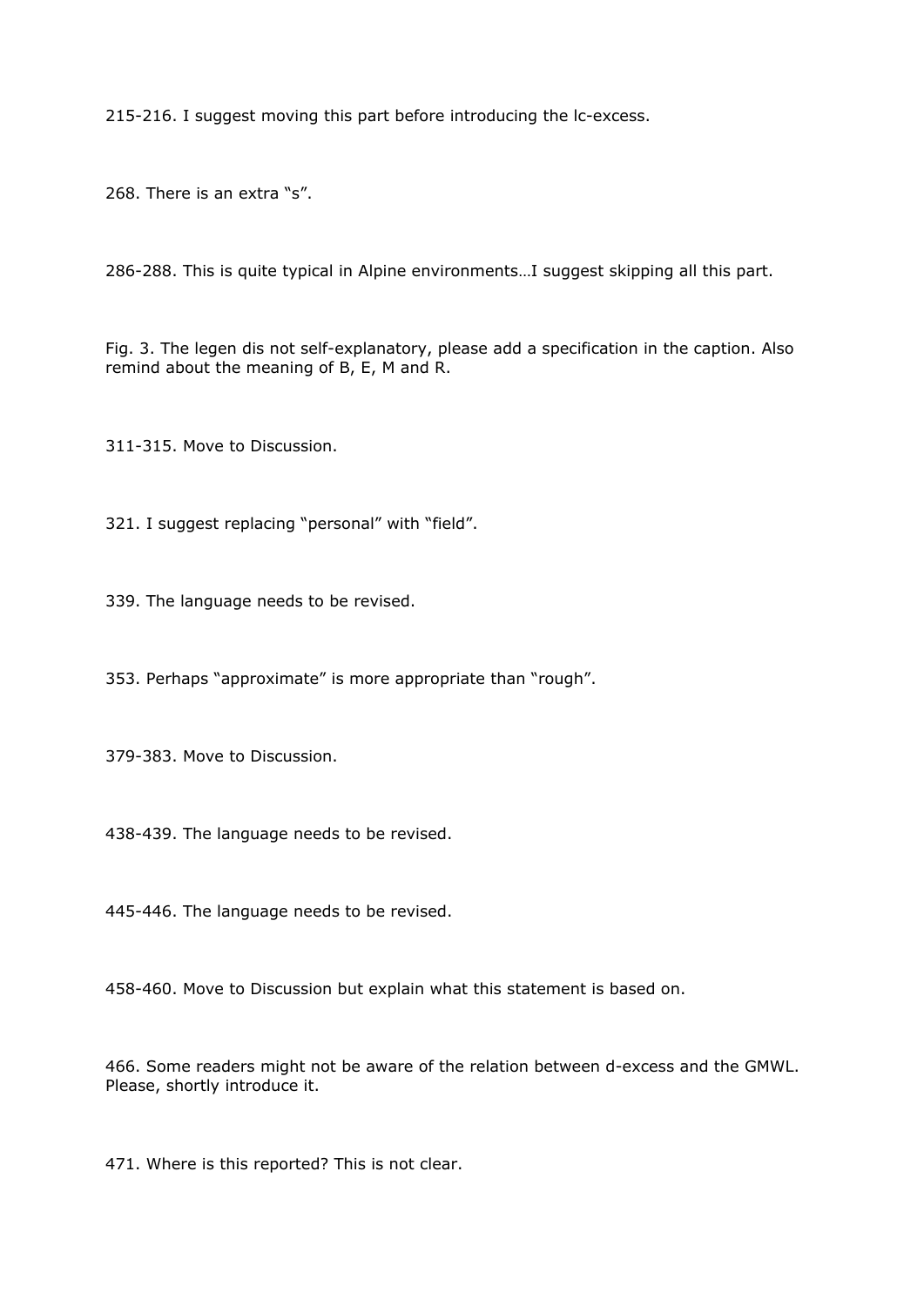478. Please, report the observed differences. 485-486. The language needs to be revised (can water be recharged? A reservoir/compartment can).

488. The language needs to be revised (have/has).

500. Which Figure?

517. Give a reference.

535. Low or high number?

541. Why "however"?

559. Include a reference.

580. Which Figure?

590 Water sources to what? Explain.

Suggested literature Here is a short list of papers that in my opinion could become useful in the Discussion

1. https://doi.org/10.1016/j.jhydrol.2019.123983

2. https://doi.org/10.1016/j.jhydrol.2021.127209

3. https://doi.org/10.1016/j.jhydrol.2021.125983

4. https://doi.org/10.5194/hess-21-23-2017